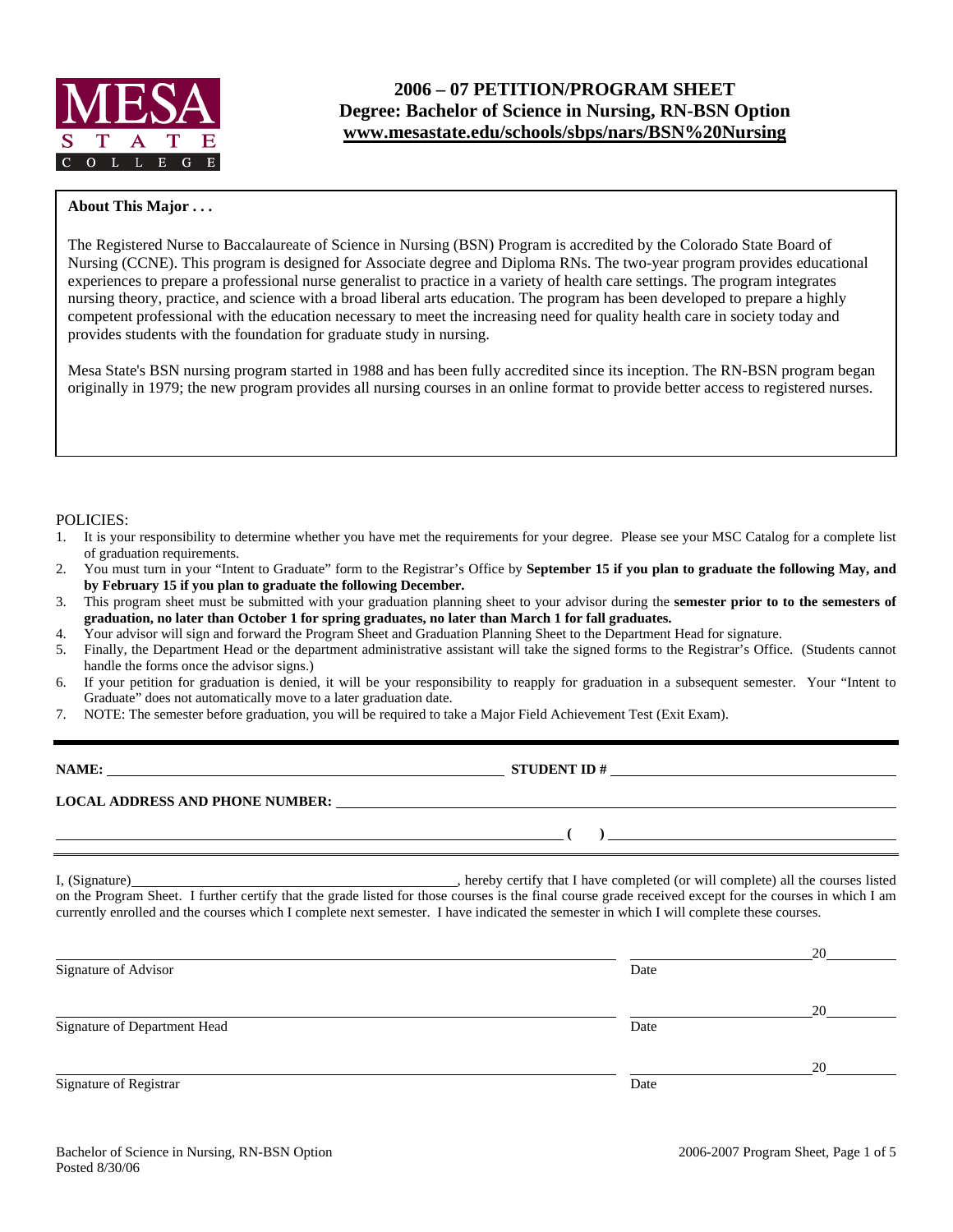- Must earn 120 semester hours and meet the academic residency requirements to earn a baccalaureate degree at Mesa State College.
- A cumulative grade point average of 2.0 or higher must be maintained for all courses and for all courses in the major.
- When filling out this program sheet a course can only be used once, i.e., no double counting is allowed between categories.
- Excess HPWE courses beyond the two required and pre-collegiate courses (usually numbered below 100) cannot be used for graduation.
- All degree requirements must be completed as described. Any exceptions or substitutions must be recommended in advance by the faculty advisor and approved by the Department Head.
- It is recommended that students work closely with a faculty advisor when selecting courses and scheduling classes prior to registration.
- Students are required to participate in exit examinations or other programs deemed necessary to comply with the college accountability requirement.

General Education Requirements (Minimum of 33 semester hours) See the M.S.C. catalog for the list of courses that meet the general education categories.

| Course          | No.                                                                    | Credit                  | Grade | Term | Year | Trns/Subs                                                                       | Course                                                                                  | No.  | Credit         | Grade | Term        | Year | Trns/Subs |
|-----------------|------------------------------------------------------------------------|-------------------------|-------|------|------|---------------------------------------------------------------------------------|-----------------------------------------------------------------------------------------|------|----------------|-------|-------------|------|-----------|
|                 | English: ENGL 111 and 112 (6 semester hours, must receive a            |                         |       |      |      |                                                                                 | Humanities or Social/Behavioral Science: (3 semester hours)                             |      |                |       |             |      |           |
|                 | "C" or higher, must be completed by the time the student has 60        |                         |       |      |      |                                                                                 |                                                                                         |      |                |       |             |      |           |
| semester hours) |                                                                        |                         |       |      |      |                                                                                 |                                                                                         |      |                |       |             |      |           |
| *ENGL           |                                                                        |                         |       |      |      |                                                                                 | Fine Arts: (3 semester hours)                                                           |      |                |       |             |      |           |
| *ENGL           |                                                                        |                         |       |      |      |                                                                                 |                                                                                         |      |                |       |             |      |           |
|                 |                                                                        |                         |       |      |      | *ENGL 129, Honors English, may be substituted for ENGL 111 and ENGL             |                                                                                         |      |                |       |             |      |           |
|                 |                                                                        |                         |       |      |      | 112. Must earn a grade of "C" or better. May need to take additional electives. |                                                                                         |      |                |       |             |      |           |
|                 | Humanities: (6 semester hours)                                         |                         |       |      |      |                                                                                 | Natural Sciences: (minimum 6 semester hours, at least one course<br>must include a lab) |      |                |       |             |      |           |
|                 |                                                                        |                         |       |      |      |                                                                                 |                                                                                         |      |                |       |             |      |           |
|                 |                                                                        |                         |       |      |      |                                                                                 |                                                                                         |      |                |       |             |      |           |
|                 | Social and Behavioral Sciences: (6 semester hours)                     |                         |       |      |      |                                                                                 |                                                                                         |      |                |       |             |      |           |
| <b>PSYC</b>     | 150                                                                    | $\overline{\mathbf{3}}$ |       |      |      |                                                                                 | <b>Applied Studies:</b> (3 semester hours)                                              |      |                |       |             |      |           |
| <b>PSYC</b>     | 233                                                                    | $\overline{\mathbf{3}}$ |       |      |      |                                                                                 |                                                                                         |      |                |       |             |      |           |
|                 | PSYC 150 and PSYC 233 are also program requirements                    |                         |       |      |      |                                                                                 |                                                                                         |      |                |       |             |      |           |
|                 | Other Requirements (10 semester hours)                                 |                         |       |      |      |                                                                                 |                                                                                         |      |                |       |             |      |           |
|                 | Human Performance and Wellness: (3 Semester Hours)                     |                         |       |      |      |                                                                                 | <b>Bachelor of Science in Nursing Degree Distinction:</b>                               |      |                |       |             |      |           |
| Course          | No.                                                                    | Credit                  | Grade | Term | Year | Trns/Subs                                                                       | (7 semester hours) Must earn a "C" or better in both courses.                           |      |                |       |             |      |           |
| <b>HPWA</b>     | 100                                                                    | -1                      |       |      |      |                                                                                 | Course                                                                                  | No.  | Credit         | Grade | Term        | Year | Trns/Subs |
| <b>HPWE</b>     |                                                                        |                         |       |      |      |                                                                                 | MATH*                                                                                   | 113  | $\overline{4}$ |       |             |      |           |
| <b>HPWE</b>     |                                                                        | $\mathbf{1}$            |       |      |      |                                                                                 | <b>STAT</b>                                                                             | 200  | 3 <sup>7</sup> |       |             |      |           |
|                 | See the M.S.C. catalog for the list of approved HPWE Activity courses. |                         |       |      |      |                                                                                 | *Math 113 or higher level math as approved by advisor                                   |      |                |       |             |      |           |
|                 |                                                                        |                         |       |      |      |                                                                                 |                                                                                         |      |                |       |             |      |           |
|                 | <b>Nursing Major Requirements (74 Semester Hours)</b>                  |                         |       |      |      |                                                                                 |                                                                                         |      |                |       |             |      |           |
|                 |                                                                        |                         |       |      |      |                                                                                 |                                                                                         |      |                |       |             |      |           |
|                 | <b>Required Support Courses (12 semester hours)</b>                    |                         |       |      |      |                                                                                 |                                                                                         |      |                |       |             |      |           |
| Course          | No.                                                                    | Credit                  | Grade | Term | Year | Trns/Subs                                                                       | Course                                                                                  | No.  | Credit         | Grade | <b>Term</b> | Year | Trns/Subs |
| <b>BIOL</b>     | 209                                                                    | $\overline{\mathbf{3}}$ |       |      |      |                                                                                 | <b>BIOL</b>                                                                             | 210  | $\overline{3}$ |       |             |      |           |
| <b>BIOL</b>     | 209L                                                                   | $\mathbf{1}$            |       |      |      |                                                                                 | <b>BIOL</b>                                                                             | 210L | $\mathbf{1}$   |       |             |      |           |
|                 |                                                                        |                         |       |      |      |                                                                                 | <b>BIOL</b>                                                                             | 241  | $\overline{4}$ |       |             |      |           |
|                 |                                                                        |                         |       |      |      |                                                                                 |                                                                                         |      |                |       |             |      |           |

**Continued on page 3**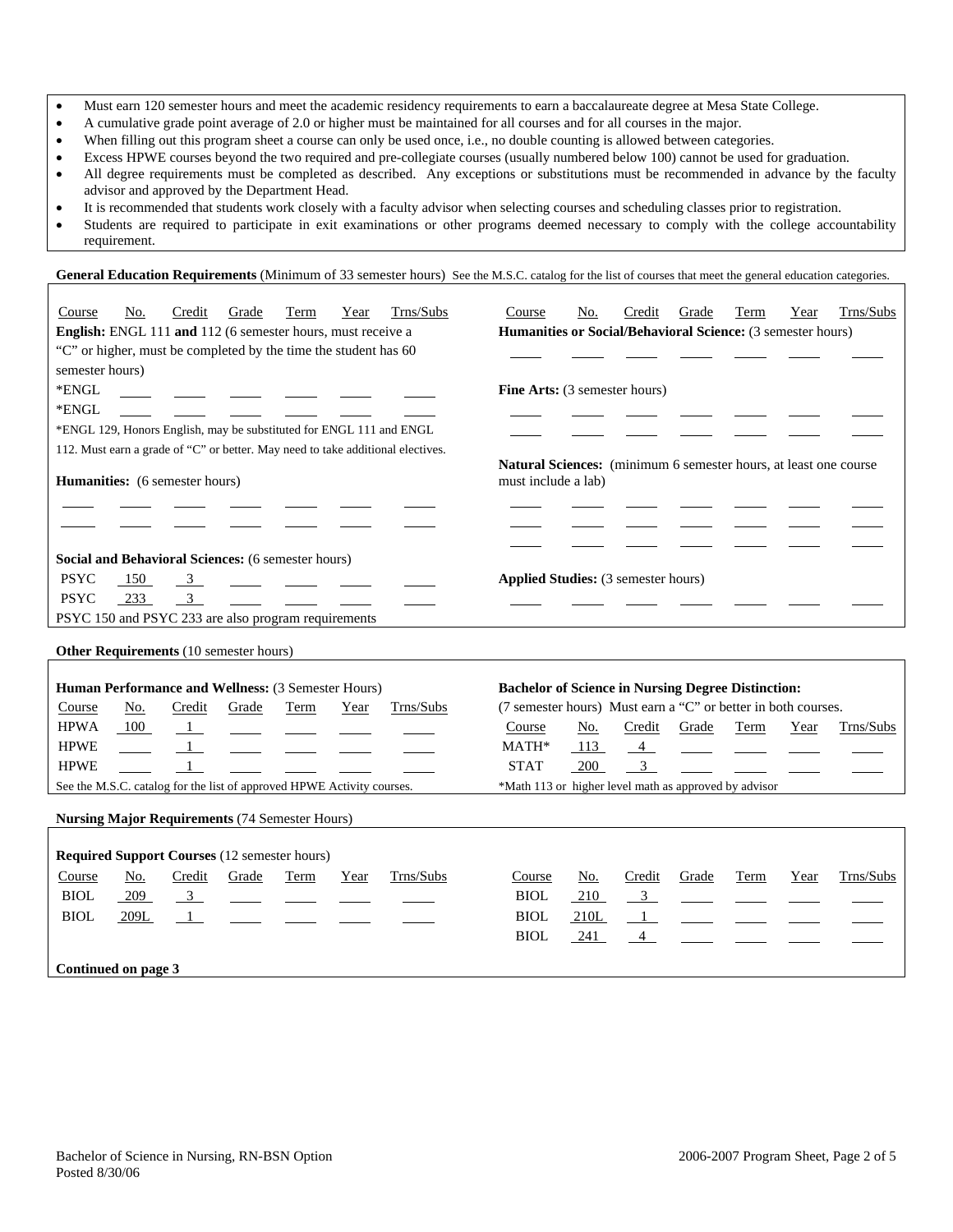| <b>Required Nursing Courses (62 Semester Hours)</b>      |                           |                                                                          |       |      |      |           |                                                                                                       |                                          |                                                         |       |      |      |           |
|----------------------------------------------------------|---------------------------|--------------------------------------------------------------------------|-------|------|------|-----------|-------------------------------------------------------------------------------------------------------|------------------------------------------|---------------------------------------------------------|-------|------|------|-----------|
| Course                                                   | No.                       | Credit                                                                   | Grade | Term | Year | Trns/Subs | Course                                                                                                | No.                                      | Credit                                                  | Grade | Term | Year | Trns/Subs |
| <b>NURS</b><br><b>NURS</b><br><b>NURS</b><br><b>NURS</b> | 202<br>202L<br>300<br>302 | $\overline{3}$<br>$\overline{\phantom{0}3}$<br>$\overline{\phantom{a}3}$ |       |      |      |           | <b>NURS</b><br><b>NURS</b><br><b>NURS</b><br><b>NURS</b><br><b>NURS</b><br><b>NURS</b>                | 403<br>403L<br>407<br>411<br>411L<br>415 | $\frac{4}{ }$<br>2<br>$\overline{\mathbf{3}}$<br>2<br>2 |       |      |      |           |
|                                                          |                           |                                                                          |       |      |      |           | 38 credits will be awarded for prior nursing coursework according to the Colorado Articulation Model. |                                          |                                                         |       |      |      |           |
|                                                          |                           |                                                                          |       |      |      |           |                                                                                                       |                                          |                                                         |       |      |      |           |

| <b>Electives</b> (2 semester hours Upper Division Nursing Elective, plus 1-2 semester hours college level upper division electives excluding HPWE.) |     |        |       |      |      |           |  |                                                            |     |        |       |      |      |           |
|-----------------------------------------------------------------------------------------------------------------------------------------------------|-----|--------|-------|------|------|-----------|--|------------------------------------------------------------|-----|--------|-------|------|------|-----------|
| Course                                                                                                                                              | No. | Credit | Grade | Term | Year | Trns/Subs |  | Course                                                     | No. | Credit | Grade | Term | Year | Trns/Subs |
| <b>Upper Division Nursing Electives (2 Semester Hours)</b>                                                                                          |     |        |       |      |      |           |  | Unrestricted Upper Division Electives (1-2 Semester Hours) |     |        |       |      |      |           |
| <b>NURS</b>                                                                                                                                         |     |        |       |      |      |           |  |                                                            |     |        |       |      |      |           |
|                                                                                                                                                     |     |        |       |      |      |           |  |                                                            |     |        |       |      |      |           |

| Previous RN degree |                            |  |
|--------------------|----------------------------|--|
| School:            | <b>Graduation Date</b>     |  |
| NLN Accredited     | ACT-PEP Exams – Date Taken |  |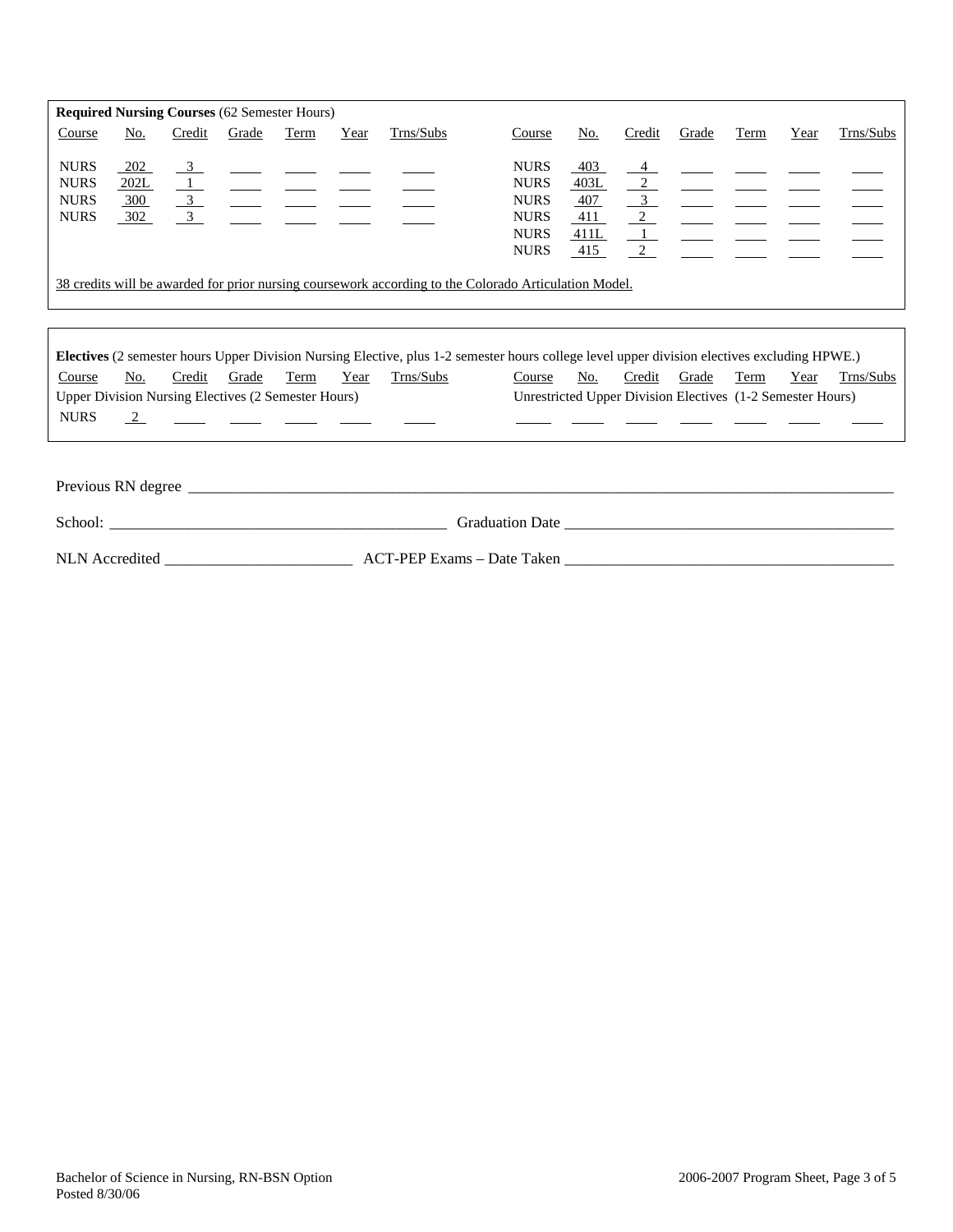### **GENERAL EDUCATION REQUIREMENTS** (Minimum of 33 Semester Hours) See current Mesa State College catalog for list of courses that fulfill the requirements below.

**English – 6** Semester Hours (Must be **completed** before student has 60 semester hours. Must receive grade of "C" or above.) ENGL 111 **and** ENGL 112 **or** ENGL 129 *(by permission)*

**Humanities – 6** semester hours

**Social and Behavioral Sciences – 6** semester hours (PSYC 150 and PSYC 233 required.)

**Humanities or Social/Behavioral Sciences – 3** semester hours

**Fine Arts – 3** semester hours

**Natural Sciences – 6** semester hours (At least one course must include a lab.)

**Applied Studies – 3** semester hours

#### **OTHER REQUIREMENTS** (10 Semester Hours)

**Human Performance and Wellness – 3** Semester Hours Each student must take HPWA 100 together with two HPWE Activity courses. See current catalog for listing.

**Degree Distinction – 7** Semester Hours

MATH 113 College Algebra (Or a higher level math as approved as approved by advisor) – 4 semester hours STAT 200 Probability and Statistics - 3 semester hours

#### **NURSING** (74 Semester Hours)

| <b>Support Courses</b> (12 Semester Hours)                         |                                  |
|--------------------------------------------------------------------|----------------------------------|
| BIOL 209 Human Anatomy and Physiology I                            |                                  |
| BIOL 209L Human Anatomy and Physiology I Lab                       |                                  |
| BIOL 210 Human Anatomy and Physiology II                           |                                  |
| BIOL 210L Human Anatomy and Physiology II Lab                      |                                  |
| BIOL 241 Pathophysiology                                           |                                  |
| <b>Nursing Courses</b> (24 Semester Hours)                         |                                  |
| NURS 202 Health Assessment/Promotion                               | NURS 403 Community Health        |
| NURS 202L Health Assessment/Promotion Lab                          | NURS 403L Community Health Lab   |
| NURS 300 Professional Transitions                                  | NURS 407 Nursing Research        |
| NURS 302 Family Nursing Through the Lifespan                       | NURS 411 Leadership              |
|                                                                    | NURS 411L Leadership Lab         |
|                                                                    | NURS 415 Business of Health Care |
| <b>Credit Awarded for Prior Nursing Degree</b> (38 semester hours) |                                  |

| <b>Upper Division Electives: 3-4 Semester Hours</b>         |
|-------------------------------------------------------------|
| Upper Division Nursing $-2$ semester hours                  |
| Unrestricted Upper Division Electives $-1-2$ Semester Hours |
|                                                             |